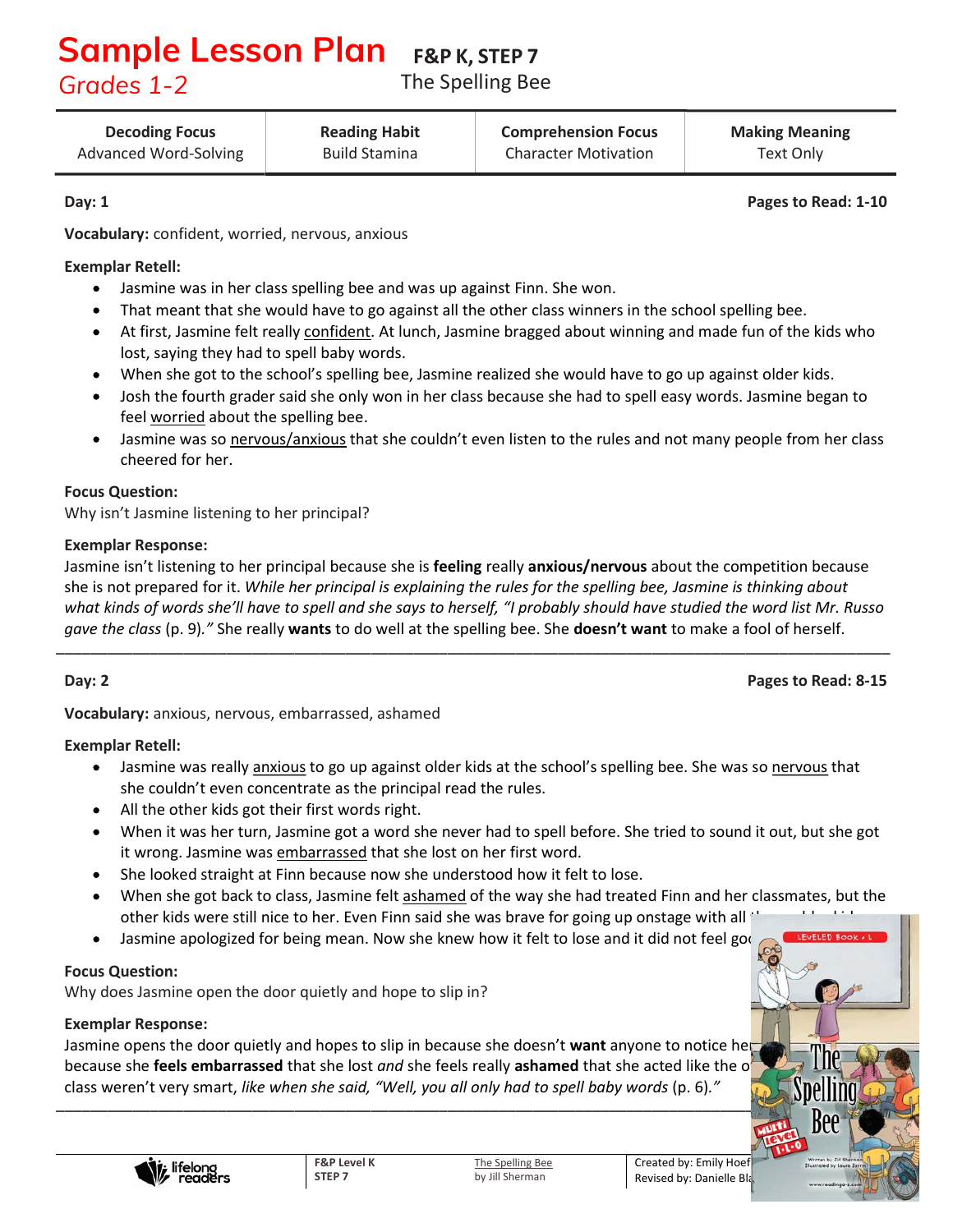## Directions: Circle what you included in your response.

| Feels                                         | Thinks | Wants | Doesn't Want |  |
|-----------------------------------------------|--------|-------|--------------|--|
| Why isn't Jasmine listening to her principal? |        |       |              |  |
|                                               |        |       |              |  |
|                                               |        |       |              |  |
|                                               |        |       |              |  |
|                                               |        |       |              |  |
|                                               |        |       |              |  |
|                                               |        |       |              |  |
|                                               |        |       |              |  |
|                                               |        |       |              |  |

When you finish:

- 1. Reread your answer.
- 2. Underline your text evidence.